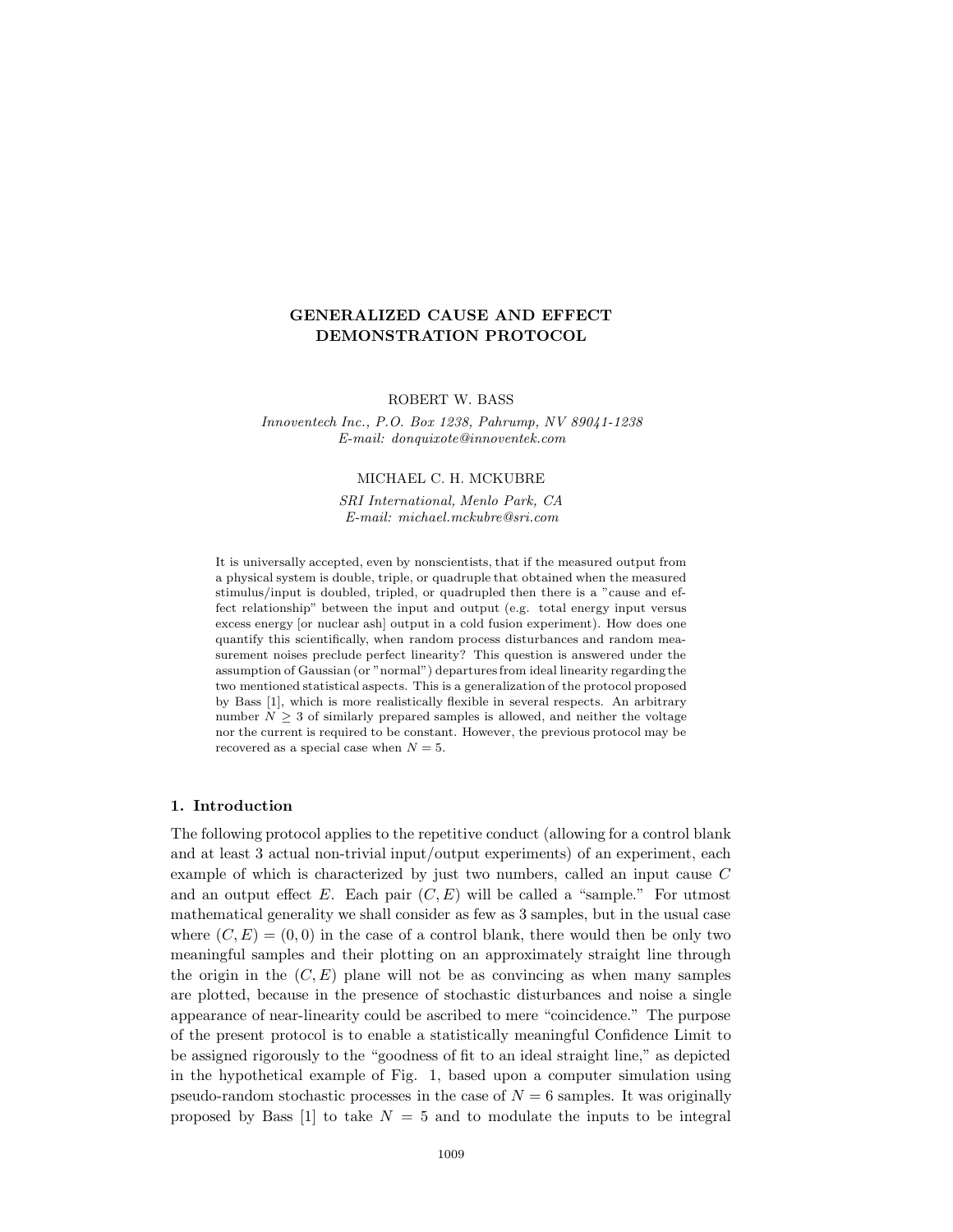

Figure 1. Illustrative example based upon a hypothetical computer-simulation.

multiples of a single initial input, in order to enable layperson evaluators to count on their five fingers, and both causes  $C$  and effects  $E$  were assumed to have the same physical dimensions (e.g. such as the integrated product of DC-current and voltage in Watt-seconds). In the sequel both of these assumptions are now relaxed.

#### **2. Analysis**

Let  $N \geq 3$  denote the number of similarly prepared samples. Let the suffix k denote any particular sample,  $k = 0, 1, 2, \ldots, (N-1)$ , where the suffix  $k = 0$  is reserved for the case of a control blank. Let the non-negative quantities  $\{C_k\}$ ,  $k = 0, 1, 2, \ldots, (N-1)$ , denote the hypothesized *causal* inputs, where, as in Bass and Gleeson  $[2]$ , each  $C_k$  may be e.g. the result of continuous monitoring of the input electrical power [product of instantaneous voltage and current] and its numerical integration over the complete duration of the preparation of the k*th* sample to give the total amount  $C_k \geq 0$  of electrical work done on the sample, or the total energy input. By definition,  $C_0 = 0$ . Similarly, let the non-negative quantities  $\{E_k\}, k =$  $0, 1, 2, \ldots, (N-1)$ , denote the measured *effect* outputs. Three possibilities for the output effects  $\{ E_k \}$ are:

- (1)  $E_k$  = amount of excess enthalpy;
- (2)  $E_k =$  amount of Helium-4;
- (3)  $E_k$  = amount of Helium-3.

1010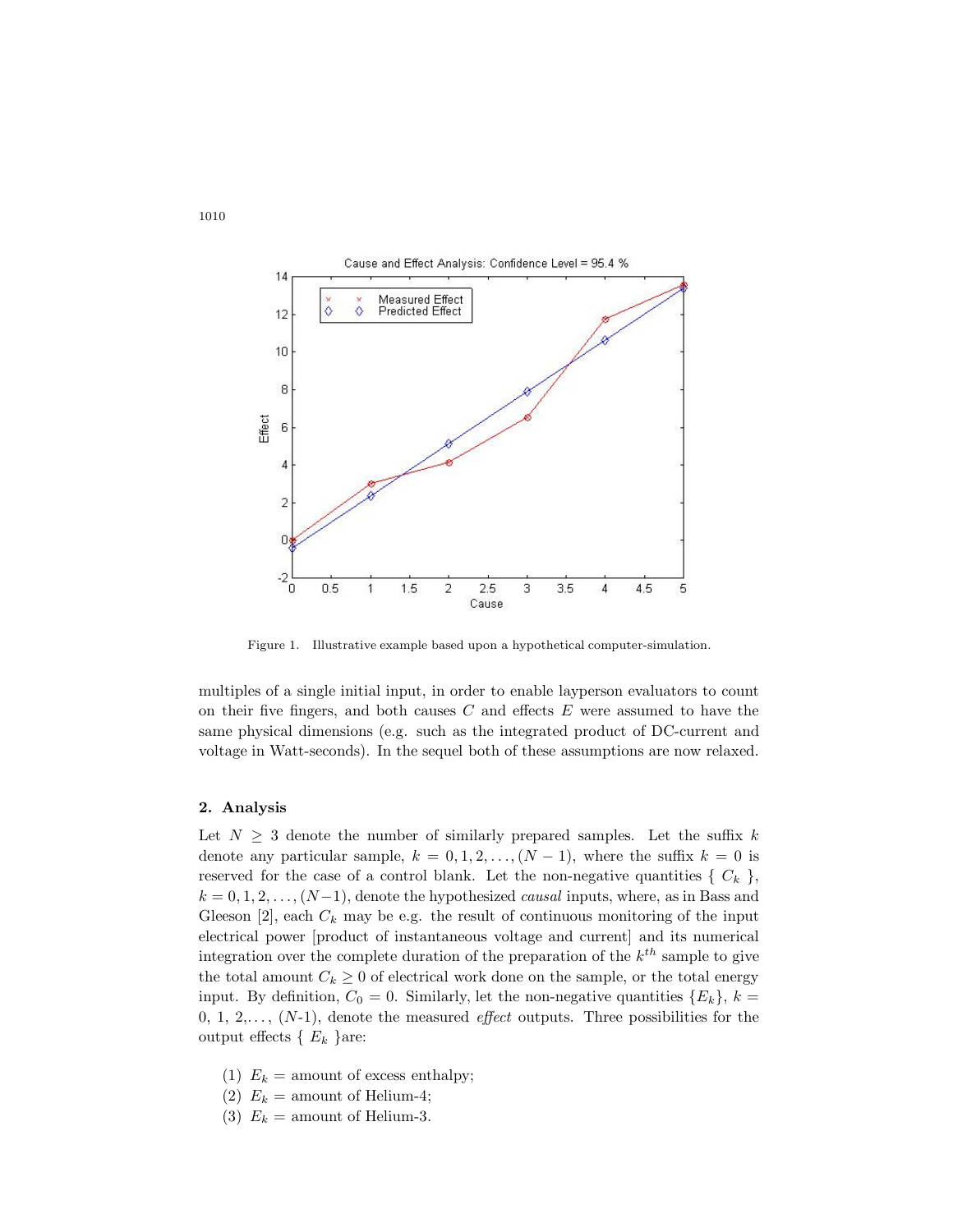Now define the estimator of variance  $\sigma^2$  by means of the following sum over all  $k$ :

$$
\sigma^2 = \frac{1}{(N-2)} \sum_{k=0}^{N-1} (E_k - dE - C_k \delta E)^2
$$

where *dE* denotes mean *effect-bias error*, and where δE denotes mean *effectincrement* factor. Next, again summing over all k, define

$$
\alpha = \sum_{k=0}^{N-1} E_k,
$$
  

$$
\beta = \sum_{k=0}^{N-1} E_k C_k,
$$
  

$$
\gamma = \sum_{k=0}^{N-1} C_k,
$$
  

$$
\delta = \sum_{k=0}^{N-1} (C_k)^2,
$$

and verify by setting to zero the gradient of  $\sigma$  with respect to the column-vector  $[dE, \delta E]^T$  that a necessary and sufficient condition for the sample *standard deviation*  $\sigma$  to be minimized is that

$$
dE = \frac{(\delta \alpha - \gamma \beta)}{\Delta},
$$

$$
\delta E = \frac{(N\beta - \gamma \alpha)}{\Delta},
$$

$$
\Delta = N\delta - \gamma^2.
$$

Let

$$
\min C := \min_{k>0} \{C_k\}
$$

and regard the analysis as a failure if the bias *dE* is too large in the sense that

$$
|dE| \ > \ \frac{|\delta E|}{2} \frac{\min C}{2}.
$$

Finally, define the *significance ratio*